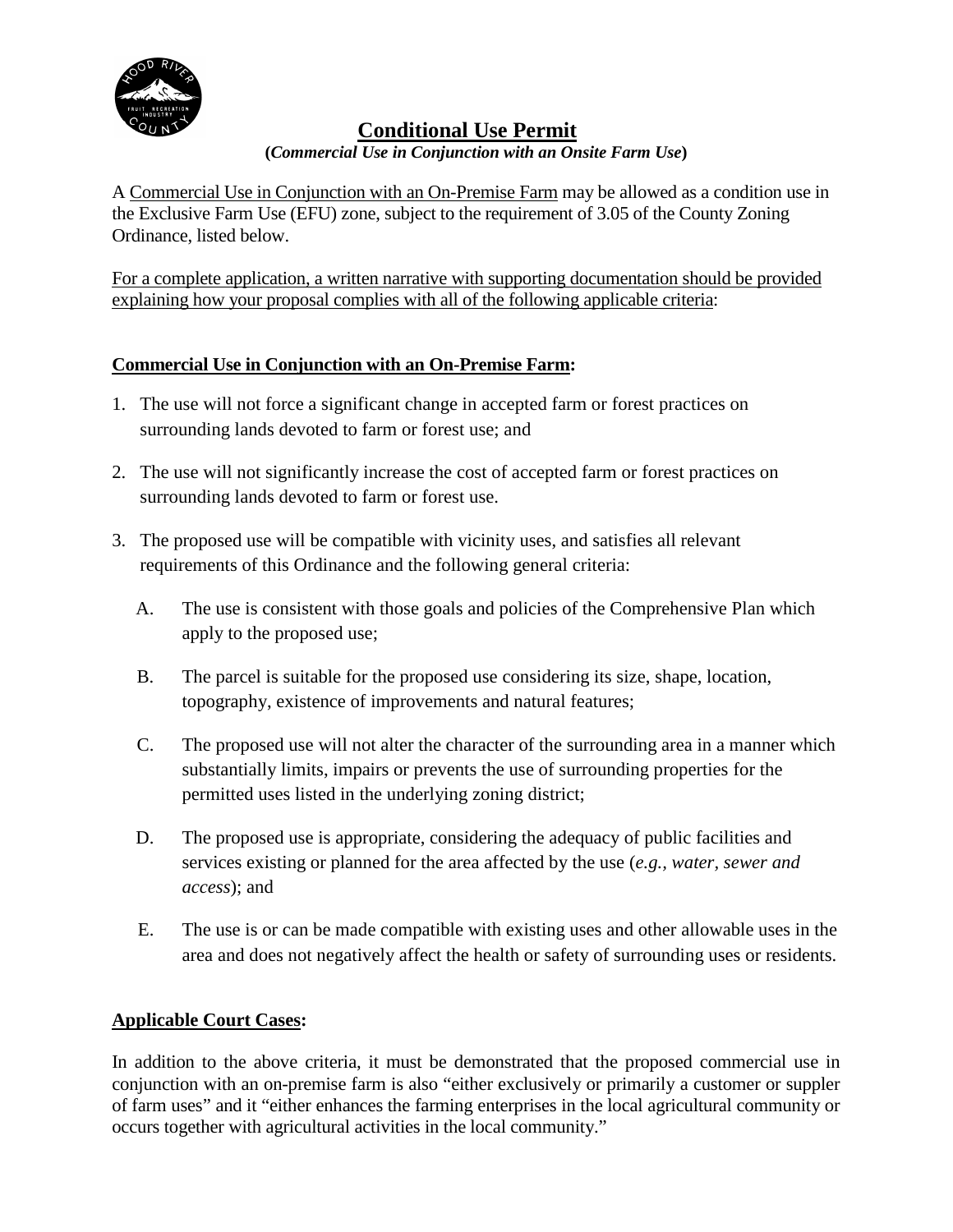|                                                                                                                                                                                                                                                    | <b>ADMINISTRATIVE LAND USE APPLICATION</b>                                                                                                                                                                                                                                                                                                                                                                             |                                                                                                                                                                                           |                                                                      |                                                                                     |  |  |  |
|----------------------------------------------------------------------------------------------------------------------------------------------------------------------------------------------------------------------------------------------------|------------------------------------------------------------------------------------------------------------------------------------------------------------------------------------------------------------------------------------------------------------------------------------------------------------------------------------------------------------------------------------------------------------------------|-------------------------------------------------------------------------------------------------------------------------------------------------------------------------------------------|----------------------------------------------------------------------|-------------------------------------------------------------------------------------|--|--|--|
|                                                                                                                                                                                                                                                    | <b>HOOD RIVER COUNTY</b><br><b>COMMUNITY DEVELOPMENT</b>                                                                                                                                                                                                                                                                                                                                                               |                                                                                                                                                                                           |                                                                      | <b>PLANNING</b>                                                                     |  |  |  |
|                                                                                                                                                                                                                                                    | 601 State Street                                                                                                                                                                                                                                                                                                                                                                                                       |                                                                                                                                                                                           |                                                                      |                                                                                     |  |  |  |
|                                                                                                                                                                                                                                                    | Hood River, OR 97031<br>PHONE 541-387-6840                                                                                                                                                                                                                                                                                                                                                                             |                                                                                                                                                                                           | File No.:                                                            |                                                                                     |  |  |  |
|                                                                                                                                                                                                                                                    | FAX 541-387-6873                                                                                                                                                                                                                                                                                                                                                                                                       |                                                                                                                                                                                           | Date received:                                                       |                                                                                     |  |  |  |
|                                                                                                                                                                                                                                                    |                                                                                                                                                                                                                                                                                                                                                                                                                        | plan.dept@co.hood-river.or.us                                                                                                                                                             |                                                                      | Date issued:<br>Application Review Fee \$                                           |  |  |  |
|                                                                                                                                                                                                                                                    |                                                                                                                                                                                                                                                                                                                                                                                                                        |                                                                                                                                                                                           |                                                                      |                                                                                     |  |  |  |
| <b>TYPE OF LAND USE PERMIT:</b>                                                                                                                                                                                                                    |                                                                                                                                                                                                                                                                                                                                                                                                                        |                                                                                                                                                                                           |                                                                      |                                                                                     |  |  |  |
| <b>Dwellings:</b>                                                                                                                                                                                                                                  | <b>Conditional Use:</b>                                                                                                                                                                                                                                                                                                                                                                                                |                                                                                                                                                                                           |                                                                      |                                                                                     |  |  |  |
| Farm Operator Dwelling<br>Income __Acreage                                                                                                                                                                                                         | $\Box$ Non- Farm Dwelling                                                                                                                                                                                                                                                                                                                                                                                              | Dependent Relative Dwelling                                                                                                                                                               | Plan and Zone Change<br>□ Planned Unit Development                   |                                                                                     |  |  |  |
| $\Box$ Relative Farm Dwelling                                                                                                                                                                                                                      | $\Box$ Home Occupation                                                                                                                                                                                                                                                                                                                                                                                                 |                                                                                                                                                                                           | ∟Zone Boundary Adjustment                                            |                                                                                     |  |  |  |
| □ Accessory Farm Dwelling                                                                                                                                                                                                                          | $\Box$ Bed and Breakfast                                                                                                                                                                                                                                                                                                                                                                                               |                                                                                                                                                                                           |                                                                      | $\Box$ Comprehensive Plan Amendment                                                 |  |  |  |
| $\square$ Farm Lot of Record<br>$\Box$ Forest Template Dwelling                                                                                                                                                                                    | Other:                                                                                                                                                                                                                                                                                                                                                                                                                 |                                                                                                                                                                                           |                                                                      |                                                                                     |  |  |  |
| $\square$ Forest Large Tract Dwelling                                                                                                                                                                                                              | $\square$ Variance                                                                                                                                                                                                                                                                                                                                                                                                     |                                                                                                                                                                                           |                                                                      |                                                                                     |  |  |  |
| $\square$ Forest Lot of Record                                                                                                                                                                                                                     | $\square$ Subdivision                                                                                                                                                                                                                                                                                                                                                                                                  |                                                                                                                                                                                           |                                                                      |                                                                                     |  |  |  |
| <b>SITE INFORMATION:</b>                                                                                                                                                                                                                           |                                                                                                                                                                                                                                                                                                                                                                                                                        |                                                                                                                                                                                           |                                                                      |                                                                                     |  |  |  |
| Township:<br>Range:                                                                                                                                                                                                                                | Section:                                                                                                                                                                                                                                                                                                                                                                                                               | Tax Lot:                                                                                                                                                                                  | Parcel size: ______<br>ac.                                           | Zoning:                                                                             |  |  |  |
| Site Address:                                                                                                                                                                                                                                      |                                                                                                                                                                                                                                                                                                                                                                                                                        |                                                                                                                                                                                           | City:                                                                |                                                                                     |  |  |  |
| <b>Filing fee</b>                                                                                                                                                                                                                                  | <b>APPLICATION CHECKLIST:</b><br>Unless otherwise noted, the following information is required as part of a complete application:<br><b>Completed application form</b><br><b>Project description</b><br>Applicant's & ALL property owners' signatures<br>Site Plan - per attached example<br>Only applications with the required information can be processed. Obtain a copy of the criteria and the questionnaire for |                                                                                                                                                                                           |                                                                      | Applicable criteria form / questionaire<br>Supporting documents (farm income, etc.) |  |  |  |
| your application type. The pertinent Hood River County Zoning Ordinance sections may be obtained from Hood River County<br>Pursuant to Oregon Revised Statutes Chapter 215, Section 427, this department has 30 days to review the application for | Community Development or on-line through the county website at www.co.hood-river.or.us<br>completeness and notify the applicant of any deficiencies.                                                                                                                                                                                                                                                                   |                                                                                                                                                                                           |                                                                      |                                                                                     |  |  |  |
| SIGNATURES: All Owners must sign                                                                                                                                                                                                                   |                                                                                                                                                                                                                                                                                                                                                                                                                        |                                                                                                                                                                                           | (Corporate or LLC owned parcels require authorized signatures)       |                                                                                     |  |  |  |
| <b>Owner Name:</b>                                                                                                                                                                                                                                 |                                                                                                                                                                                                                                                                                                                                                                                                                        | <b>Owner Name:</b>                                                                                                                                                                        |                                                                      |                                                                                     |  |  |  |
| Signature req'd                                                                                                                                                                                                                                    |                                                                                                                                                                                                                                                                                                                                                                                                                        | Signature req'd                                                                                                                                                                           |                                                                      |                                                                                     |  |  |  |
| <b>Mailing Address:</b>                                                                                                                                                                                                                            |                                                                                                                                                                                                                                                                                                                                                                                                                        | <b>Mailing Address:</b>                                                                                                                                                                   |                                                                      |                                                                                     |  |  |  |
| City:<br>State:                                                                                                                                                                                                                                    | Zip:                                                                                                                                                                                                                                                                                                                                                                                                                   | City:                                                                                                                                                                                     | State:                                                               | Zip:                                                                                |  |  |  |
| Phone:<br>E-mail:                                                                                                                                                                                                                                  |                                                                                                                                                                                                                                                                                                                                                                                                                        | Phone:                                                                                                                                                                                    | E-mail:                                                              |                                                                                     |  |  |  |
| Applicant if other than owner:<br>Signature req'd                                                                                                                                                                                                  |                                                                                                                                                                                                                                                                                                                                                                                                                        | By signing, I acknowledge that the information provided in this<br>application is accurate to the best of my knowledge.<br>Signature of the property owner(s) indicates that the property |                                                                      |                                                                                     |  |  |  |
| <b>Mailing Address:</b>                                                                                                                                                                                                                            |                                                                                                                                                                                                                                                                                                                                                                                                                        |                                                                                                                                                                                           | owners(s) is/are aware that an application is being made on the      |                                                                                     |  |  |  |
| City:<br>State:                                                                                                                                                                                                                                    | Zip:                                                                                                                                                                                                                                                                                                                                                                                                                   |                                                                                                                                                                                           | subject property. Signature of the property owner(s) also authorizes |                                                                                     |  |  |  |
| Phone:<br>E-mail:                                                                                                                                                                                                                                  |                                                                                                                                                                                                                                                                                                                                                                                                                        | evaluate the application.                                                                                                                                                                 | the County planning staff reasonable access to the site in order to  |                                                                                     |  |  |  |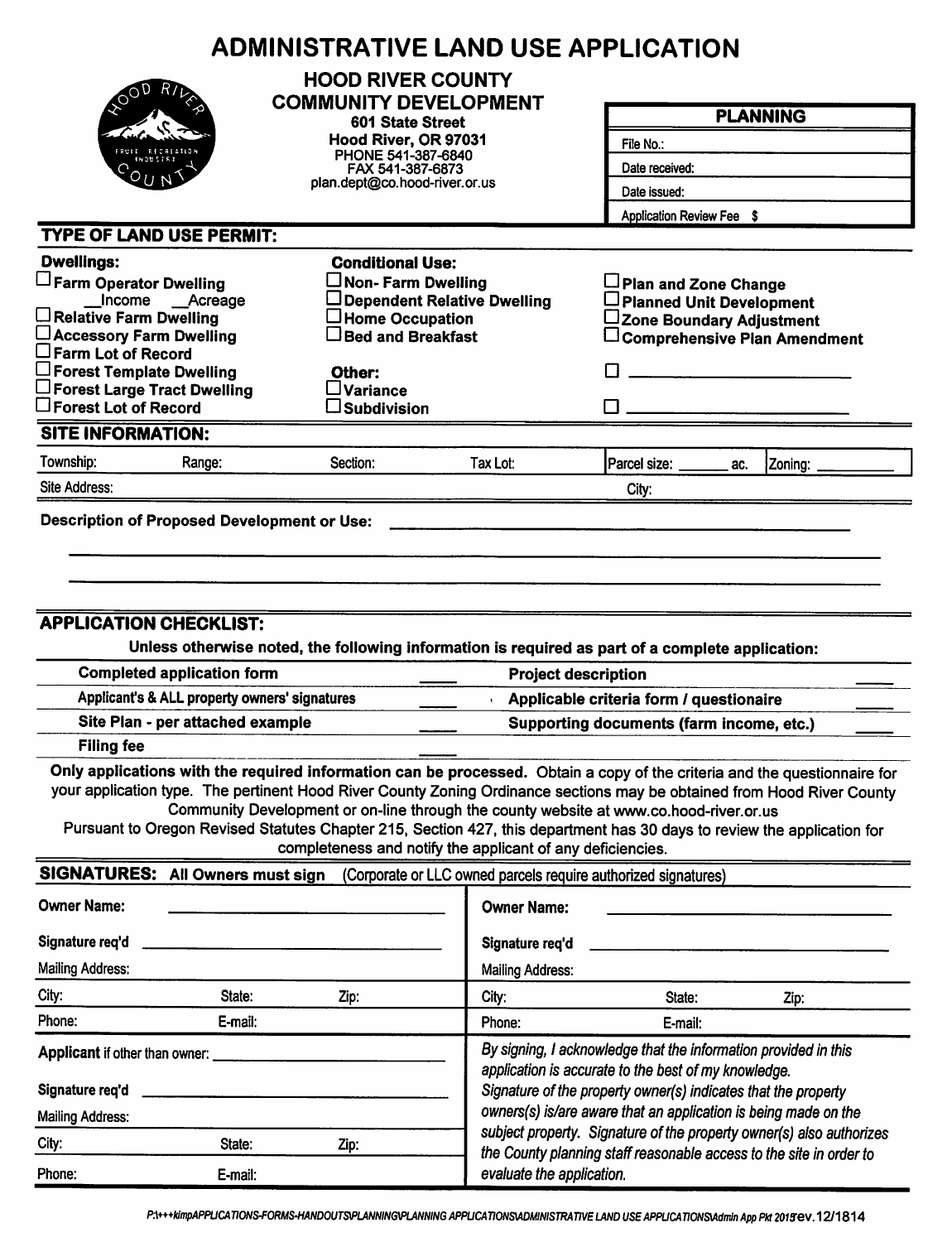# **SITE PLAN:**

A site plan, drawn TO SCALE in black ink at a maximum scale of 1 inch = 100 feet, must be included with your submitted application. Please do not use highlighter, colors, or photgraphs/aerial photos since they are not easily reproducible. Site plans should be drawn on paper NO LARGER THAN 11"x17".

If the parcel is large, planning staff suggests that you submit a detail site plan that shows only the portions of the parcel affected by the proposed development, together with a vicinity plan showing the overall site. If this option is pursued, please show at least two property lines and enough of the parcel or some adjacent features, such as roads, so that the planner and other viewers can locate the proposed development on the vicinity map.

Much of the required information may be obtained from the Hood River County webmap at www.co.hood-river.or.us under "County Maps"

### MINIMUM SITE PLAN INFORMATION REQUIREMENTS:

Please Note: Although most site plans can be drawn by the person making application, you may wish to hire a professional to prepare your site plan if your proposal is complex or the site is challenging. Site plans allow the planner and other interested parties to clearly understand the nature of the proposal and its relationship to the parcel. as well as surrounding parcels of land. Submitted site plans are considered legally binding documents. It is the responsibility of the applicant to know and accurately identify the subject parcel's property lines, as well as the location of any easements or rights-of-way.

- $\Rightarrow$  Property Information address and map and tax lot.
- $\Rightarrow$  Property owner and applicant name.
- $\Rightarrow$  Scale and north arrow.
- $\Rightarrow$  Boundaries of parcel with dimensions.
- $\Rightarrow$  Location, labeling, and size of existing and proposed buildings and structures.
- Setback distance of proposed buildings and structures from property lines, roads, other structures, streams, ponds, & wetlands.
- $\Rightarrow$  Location and width of access roads, driveways, turnouts, turnarounds, and parking areas.
- $\Rightarrow$  Location of utility services, including approved septic drainfields, and replacement field.
- $\Rightarrow$  All easements (access, utility, irrigation, etc.).
- $\Rightarrow$  Significant slope or terrain features.
- → Vegetation type.
- $\Rightarrow$  Portion of property in farm or forest use.
- $\Rightarrow$  Vicinity map (if needed to augment your site plan).

Site plans not drawn to scale or failing to include the required information will not be accepted. See the sample site plan provided.

Using a piece of graph paper, such as that included within this application form, may be the simplest way to draw your plan to scale!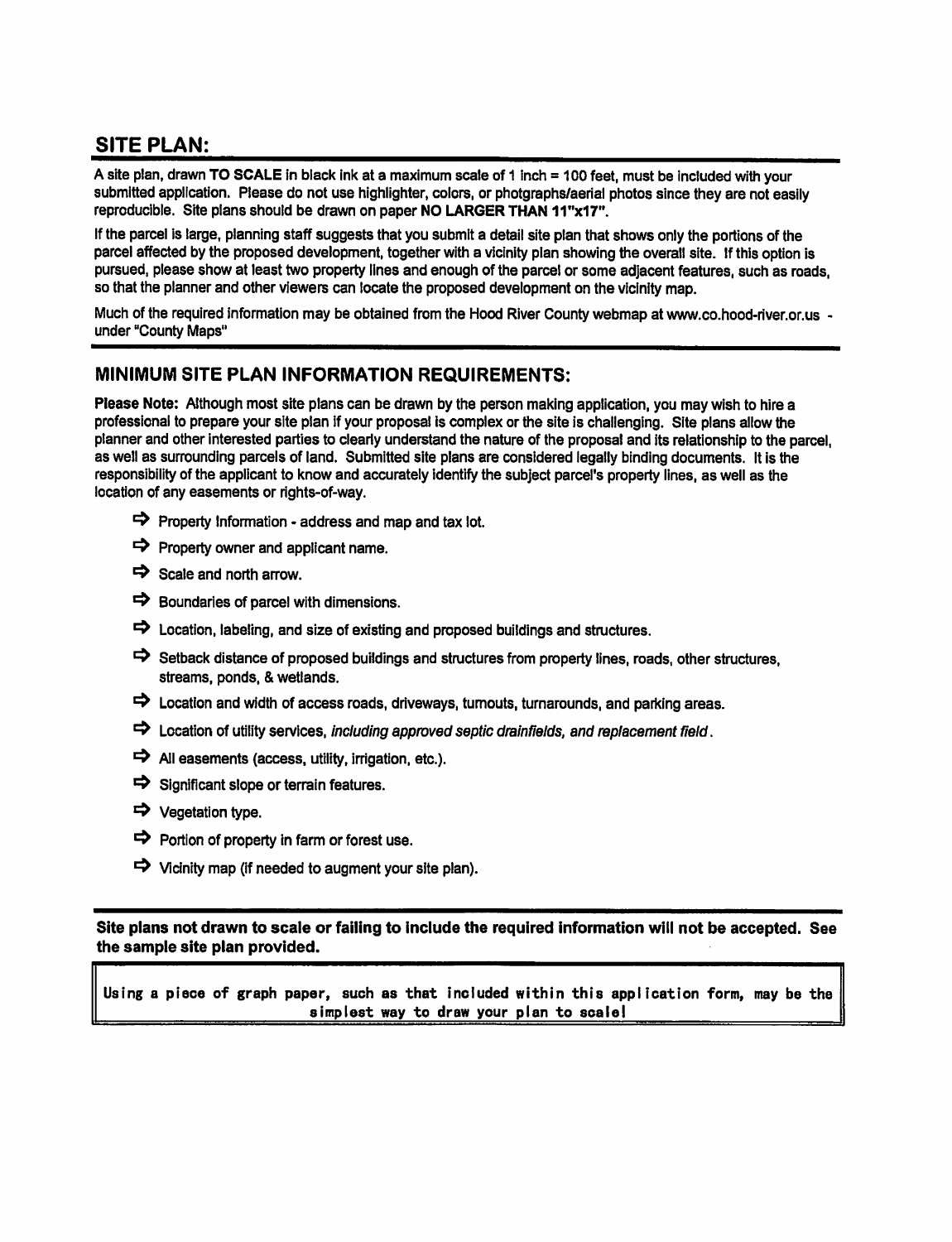### **SITE PLAN EXAMPLE**



- ☑ Property Information.
- ☑ Scale and north arrow.
- ☑ Boundaries of parcel with dimensions.
- ☑ Existing and proposed structures.
- ☑ Setback distances of proposed buildings.
- ☑ Access roads, driveways, turnarounds, & parking.
- $\boxtimes$  Location of utilities, septic drainfields.
- $\boxtimes$  All easements (access, utility, irrigation, etc.).
- ☑ Significant slope or terrain features.
- ☑ Vegetation type.
- 図 Portion of property in farm or forest use.
- 图 Vicinity map (if needed to augment your site plan).